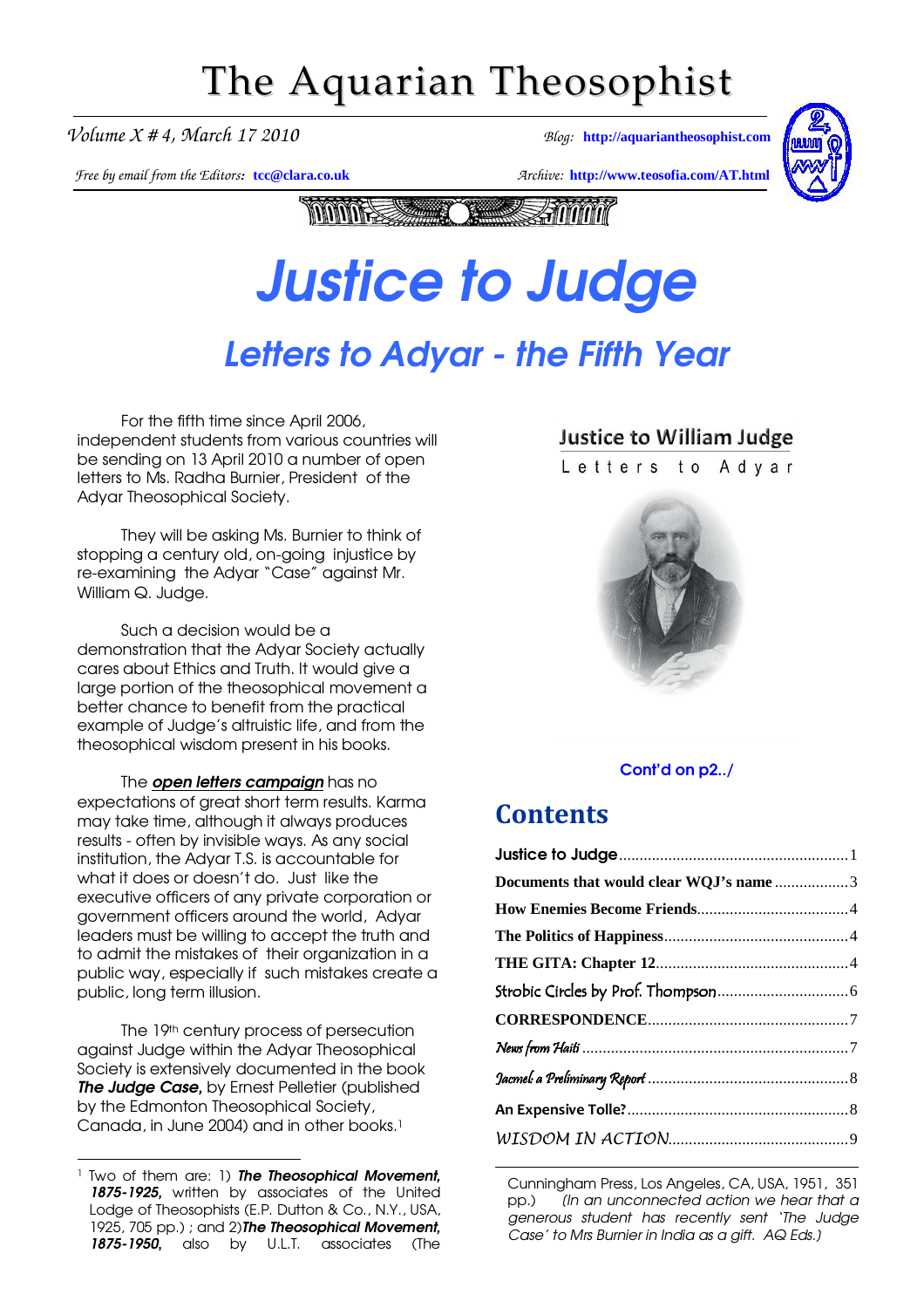<span id="page-1-0"></span>The accusations were based on a campaign of rumours. They seem to have been used as a tool by those who aimed at attaining political power within the organization. No actual, valid proofs were ever presented against Judge. The Judicial Committee appointed to examine the matter declared it could not decide on the issue (on the basis that there was little evidence against WQJ, AQ Eds). Yet Judge was never declared innocent by Annie Besant's Society. It is felt by some that the 21st century may be a nice occasion for truth to be restored.

Although 2010 is only the fifth year since the yearly letters began, organizers say that there has been growing sympathy for the cause among members of the Adyar Theosophical Society, in the United Kingdom and elsewhere. According to the organizers, it is easy to see that the Adyar Society has only to gain from accepting the truth, in this and in other matters as well.

Every letter in defence of William Q. Judge has been and should be open. It should also be as widely circulated as possible among one's friends and co-students, or in publications in one's local language, so that the vindication of Judge takes place at the grass-roots level, as long as the international leaders of the Adyar Society are unable or unwilling to act. These letters are also a way of celebrating Mr. Judge's life and work for the cause of humanity. They stimulate the movement's ability to learn from its own mistakes. They help people realize not only that the Founders deserve Respect, but also that it is a duty and a privilege for anyone to actively defend them every time they are unjustly attacked, whether from within or from without the theosophical movement.

Each in his or her own way, style and words, students will suggest for the fifth time next April 13th that Adyar should publicly admit that Judge was innocent of any wrongdoing – or else open the Adyar Archives and show any existing proofs of his mistakes.

The letter-effort is also a celebration: April 13<sup>th</sup> has been chosen for it is Judge's birthday.

E-mail messages and phone calls to Adyar are good ideas as additional means of expression; but it is felt that the efficiency of an air mail letter is greater.

Envelopes must be addressed to

#### Mrs. Radha Burnier, President, The Theosophical Society, Adyar, Chennai 600 020, India.

Whenever possible, signed copies of the letters to Adyar should be sent to the air mail address indicated below. Mrs. Radha Burnier the president of the Adyar Society since 1980 has sent kind answers to some of the letters, and the correspondence to Adyar has been discussed in previous editions of "The Aquarian Theosophist" and other theosophical magazines.

More information on the subject including the first reactions from Mrs. Burnier to the Letters - will be found at [www.esoteric-philosophy.com](http://www.esoteric-philosophy.com/)

Those interested in taking part of the chain of letters may also write to [lutbr@terra.com.br](mailto:lutbr@terra.com.br)

... or by air mail to: C.C.Aveline, Caixa Postal 5111, Ag. Brazlândia, CEP 72.701-970, Brasília, DF, Brazil



\_\_\_\_\_\_\_\_\_\_\_\_\_\_\_\_\_\_\_\_\_\_\_\_\_\_\_\_\_\_\_\_\_\_\_\_\_\_\_\_\_

William Quan Judge co-founder of the Theosophical Society 1875

\_\_\_\_\_\_\_\_\_\_\_\_\_\_\_\_\_\_\_\_\_\_\_\_\_\_\_\_\_\_\_\_\_\_\_\_\_\_\_\_\_

We make a living by what we get.

We make a life by what we give.

- quoted by Winston Churchill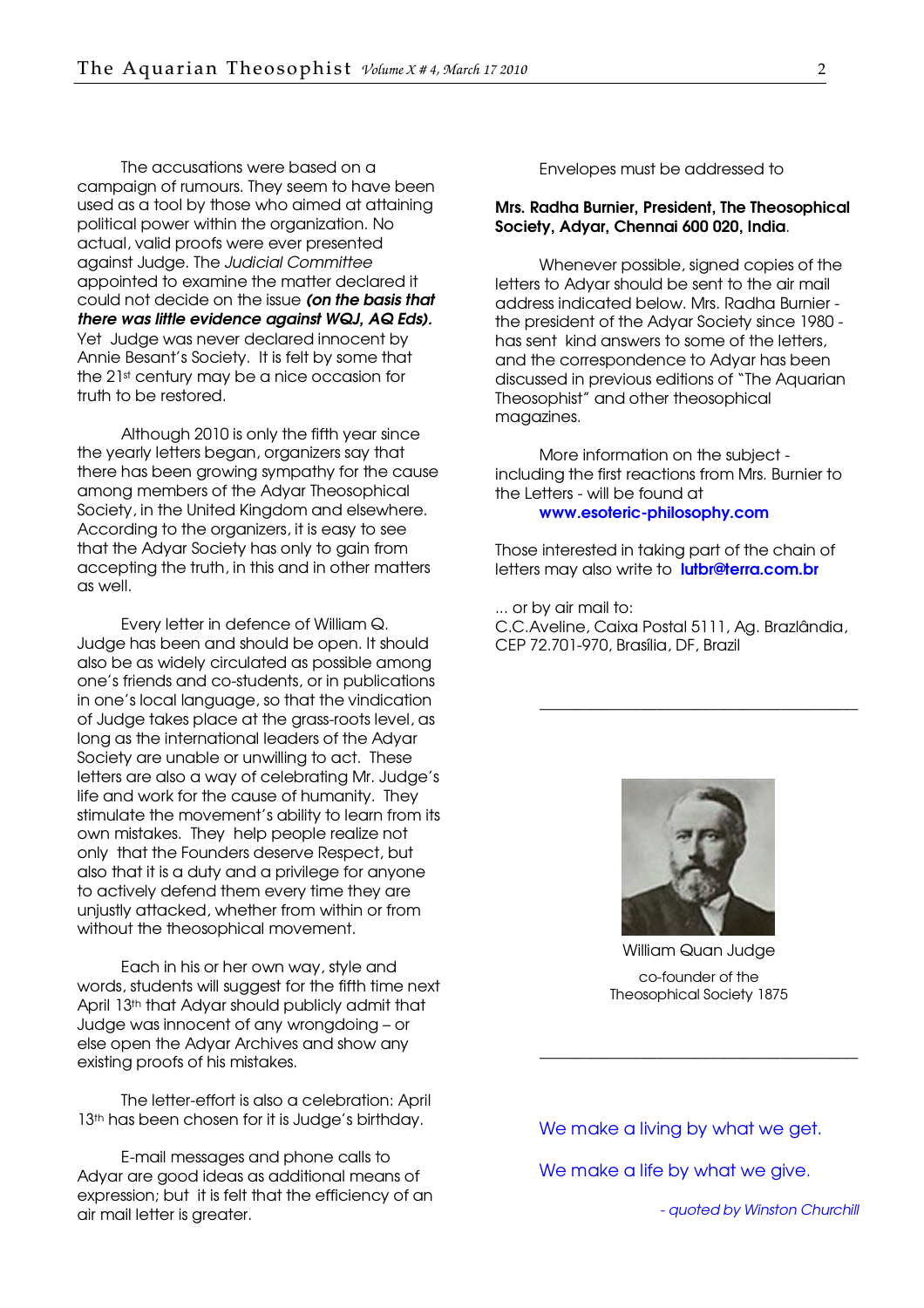### <span id="page-2-0"></span>Documents that would clear WQJ's name

#### from "The Judge Case"<sup>2</sup>

Certain issues need to be addressed today regarding the failure by those who have controlled the information, namely the Presidents of the Theosophical Society in Adyar, to make public important documents relating to the "Judge Case". Olcott charged Judge of alleged misuse of Mahatmas' names and handwritings, which was immediately followed by Besant's "brief" of six so-called charges. Since then most theosophical historians have ignored this controversial case. Adyar has maintained that Judge was guilty, and historical records have been kept in check to reflect this. Because Adyar had control over most of Blavatsky's papers, Olcott's papers, Judge's letters to H.P.B., Olcott and others, it has been relatively easy to maintain the status quo. Most people who came to the Society after this whole affair were sincere students who blindly followed their leaders (who were hoping that it would just be ignored). But, to quote Judge, "sincerity does not confer of itself knowledge, much less wisdom".

Accurate history is important and its study by any would-be theosophist should be encouraged. It should not be distorted to protect a Society's image. Responsibility to protect and defend historical archives from corruption falls upon officials entrusted with this obligation. One is left with the impression that the powers controlling Adyar policy may not want certain truths exposed.

History is never totally forgotten and can sometimes rise from the ashes, Phoenix-like, to punish those who have ignored it. Theosophical organizations have a responsibility to release historical documents to its membership so they may be made aware of the karmic ties they are associating themselves with. It is incumbent upon the membership to request that these documents be released.

Among the items listed below are records covering the time period of Judge's stay in India. These are valuable documents which could supply pertinent information to clear up many controversial details.

Some of the important historical documents that should be in the Archives at Adyar include:

- 1. Exhibit "A", which H.S. Olcott, Annie Besant, Judge Khandalavala, Walter R. Old, W.Q. Judge and Dr. Buck, and others have seen.
- 2. The "Register" in which Judge kept a record of all the witnesses who viewed the Shrine and the Occult Room at Adyar.
- 3. The Visitors Book kept during the time Judge was at Adyar. All persons coming and going had to sign in and out.
- 4. According to Josephine Ransom in A Short History of the Theosophical Society, Annie Besant kept a Diary of events when she traveled during the years 1893, 1894 and 1895 in which she recorded details of important incidents involving her.
- 5. The letters from W.Q. Judge to H.S. Olcott which were not published in **The Theosophist**. The letters published were the ones where we find Judge struggling during his years of probation, before he went to India where he was initiated by Master "M".
- 6. All the documentation mentioned in Annie Besant's The Case Against W.Q. Judge, which was never supplied with her document.
- 7. Before leaving India in 1884 Judge left letters behind to Olcott and to H.P.B. "explaining" and "assuring" them of his continued affection and friendship.
- 8. "Documents, Records, and Private Letters in connection with the Coulomb, Judge, Leadbeater and other Cases, and with many other incidents; all in the Archives of the Theosophical Society" according to Josephine Ransom in A Short History of the Theosophical Society, p.563.

In 1889 Richard Harte wrote "Applied Theosophy" in which he equated Adyar to the "Rome" of Theosophists. This statement was and is still accepted and promoted by Adyar as their philosophy, attributing it to Olcott all these years. But Adyar is not "the centre of the Theosophical Movement" and true theosophists do not need Adyar in their hearts in order to aspire to the true CAUSE as established by the Masters and H.P.Blavatsky, and sustained and promoted by William Q. Judge.

\_\_\_\_\_\_\_\_\_\_\_\_\_\_\_\_\_\_\_\_\_\_\_\_\_\_\_\_\_\_\_\_\_

-

<sup>2</sup> Part 1, Supplement, Addendum, p 422-3. ISBN 0-9681602-3-9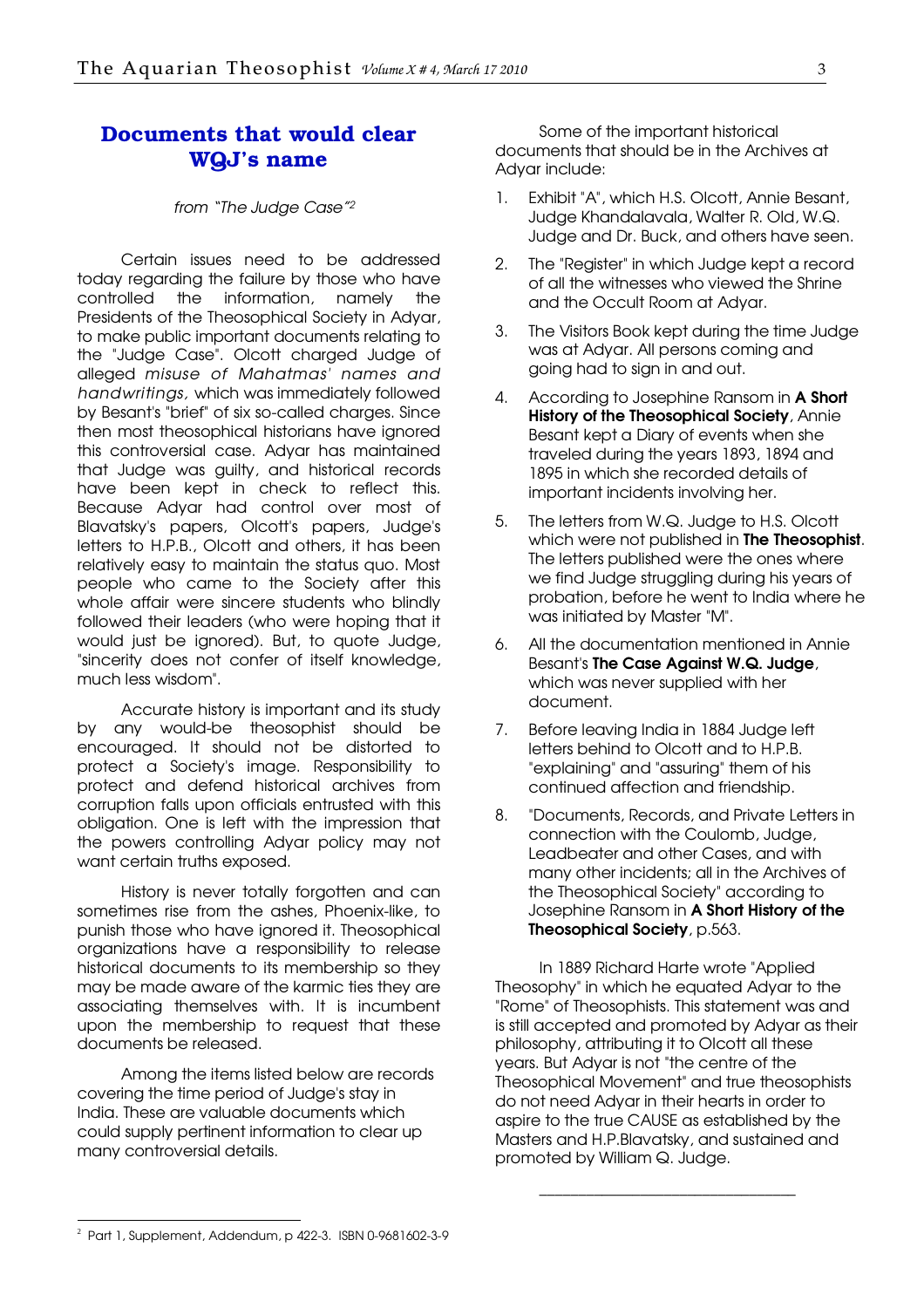### <span id="page-3-0"></span>How Enemies Become Friends The Sources of Stable Peace



Can rival nations become partners and establish a lasting and stable peace?

Should countries, including the United States, engage with other states based on their foreign policy behavior rather than on whether they are democracies?

Through compelling analysis

and rich historical examples that span the globe and range from the 13<sup>th</sup> century through the present, foreign policy expert Charles Kupchan explores how adversaries can transform enmity into amity, while exposing prevalent myths about the causes of peace.

Charles A. Kupchan is Professor of International Relations at Georgetown University and a Senior Fellow at the Council on Foreign Relations. He served on the National Security Council during the Clinton presidency and is the author of "The End of the American Era."

Location: Carnegie Council, NY 10065-7478 Thursday, April 8, 2010, 5:30 PM to 7:00 PM [click link for details & live webcast](http://www.cceia.org/calendar/data/0191.html?sourceDoc=000146)

### The Politics of Happiness

\_\_\_\_\_\_\_\_\_\_\_\_\_\_\_\_\_\_\_\_\_\_\_\_\_\_\_\_\_\_\_\_\_\_\_\_\_\_\_\_\_\_\_\_\_\_

### What Government can learn from the new research on Well-Being



How can governments use research to increase the wellbeing and improve the quality of life for all their citizens?

What role can government policy play in fostering satisfaction and well-being?

Derek Bok served as 25<sup>th</sup> president of Harvard University (1971-1991) and also served as interim president of Harvard (2006-2007).

Location: Carnegie Council, NY 10065-7478 Thursday, April 15, 2010, 8:00 AM to 9:15 AM [click link for details & live webcast](http://www.cceia.org/calendar/data/0191.html?sourceDoc=000146)

## THE GITA: Chapter 12

a complation from a correspondent and student

"Man's task is two-fold: to awaken Will, to strengthen it by use, and conquest (of the desires); to make it absolute ruler within his body; and, parallel with this, to purify desire…"

"Knowledge and Will are the tools for the accomplishment of this purification."

"Will And Desire" HPB Lucif. 1 p.96

"Forms and conditions change, but not of themselves; there is That which causes change, and That is the indwelling spirit, which continually impels the instruments It has evolved towards further perfection. So progress and evolution mean an unfurling from within outward, a constant impulsion toward a better and better instrument for the use of the Spirit – the Self within."

Notes on the Bhagavad Gita, WQJ, p.191

"Reliance and pressure upon our own inner nature, in moments of darkness, are sure to be answered by the voice of Krishna, the inner guide."

Notes on the Bhagavad Gita, WQJ, p.27

The clue lies in the DOUBLE consciousness of our mind, and also, in the DUAL nature of the mental "principle." There is a spiritual consciousness, the Manasic mind illumined by the light of Buddhi, that which subjectively perceives abstractions; and the sentient consciousness (the lower Manasic light), inseparable from our physical brain and senses.

This latter consciousness is held in subjection by the brain and physical senses, and, being in turn equally dependent on them, must of course fade out and FINALLY DIE WITH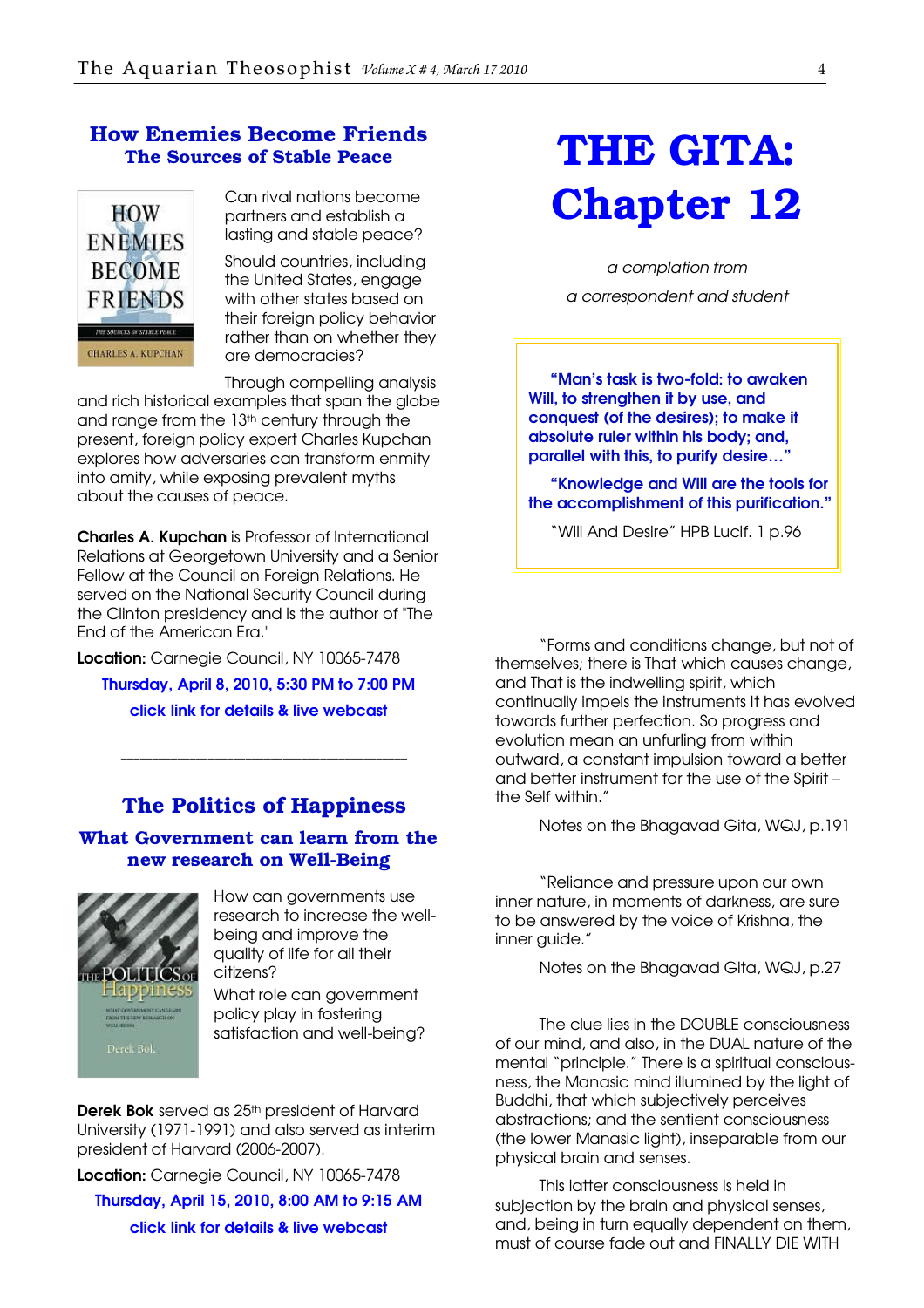THE DISAPPEARANCE OF THE BRAIN AND PHYSICAL SENSES. It is only the former kind of consciousness, whose root lies in eternity, which survives and lives for ever, and may, therefore, be regarded as immortal. Everything else belongs to passing illusions.

The Key to Theosophy, HPB p.178-9

Antahkarana (Sk.) or Antaskarana. The term has various meanings, which differ with every school of philosophy and sect. Thus Sankarâchârya renders the word as "understanding"; others, as "the internal instrument, the Soul, formed by the thinking principle and egoism"; whereas the Occultists explain it as the path or bridge between the Higher and the Lower Manas, the divine Ego, and the personal Soul of man.

It serves as a medium of communication between the two, and conveys from the Lower to the Higher Ego all those personal impressions and thoughts of men which can, by their nature, be assimilated and stored by the undying Entity, and be thus made immortal with it, these being the only elements of the evanescent Personality that survive death and time.

It thus stands to reason that only that which is noble, spiritual and divine in man can testify in Eternity to his having lived.

Theosophical Glossary, HPB

Step by step we need to look at our passions, desires and emotions not with our lower thinking principle but with the shining light of Buddhi-Manas through the Antaskarana, for as long as we have desires etc. this bridge is needed.

Student

"There is a sort of conscious telegraphic communication going on incessantly, day and night, between the physical brain and the inner man…. The conscious sleeper is not active but passive. The inner man, however, the real Ego, acts independently during the sleep of the body."

Transactions of the Blavatsky Lodge, HPB p.64-5

The human kingdom is the balance between non-humanity and super-humanity. Hence the human kingdom is the plane of

Kurukshetra – the plain struggle and war. The hell of non-self-consciousness is behind, the heaven of all self-consciousness is in front of man, in his present state the purgaration of matter has to be undertaken by him.

This means that leaving behind his state or condition of self-consciousness he has to make of himself a Self-Conscious Being.

The personality has to lose its animal personality, its vegetative tendencies, its inert earthiness and become pure; then only can that purified personality be handled by Manas, the Thinker, who, running with it, through the sevenfold upward course assimilates to himself the eternal life power of Atma, and blends it, himself and that Atma into one and becomes a Self-Conscious Pure Being, Wisdom Incarnate, Lord of Contemplation.

Studies in the Secret Doctrine p.100-1

The building of the Temple of Solomon is the symbolic representation of the gradual acquirement of the secret wisdom, or magic; the erection and development of the spiritual from the earthly; the manifestation of the power of splendour of the spirit in the physical world, through the wisdom and genius of the builder.

The latter, when he has become an adept, is a mightier king than Solomon himself, the emblem of the sun or Light himself – the light of the real subjective world, shining in the darkness of the objective universe.

Isis Unveiled, HPB II p.391-2

The bridge each human soul has to cross is that of Intelligent Responsibility and Sacrifice, through self-induced and self-devised efforts.

Studies in the Secret Doctrine p.102-3

"Seek O Beginner, to blend thy Mind and Soul…..seek in the Impersonal for the "Eternal Man," and having sought him out, look inward: thou art Buddha."

\_\_\_\_\_\_\_\_\_\_\_\_\_\_\_\_\_\_

The Voice of the Silence p.28-9

[To our contributor – "thank you for tying this bouqet together!" AQ Eds.]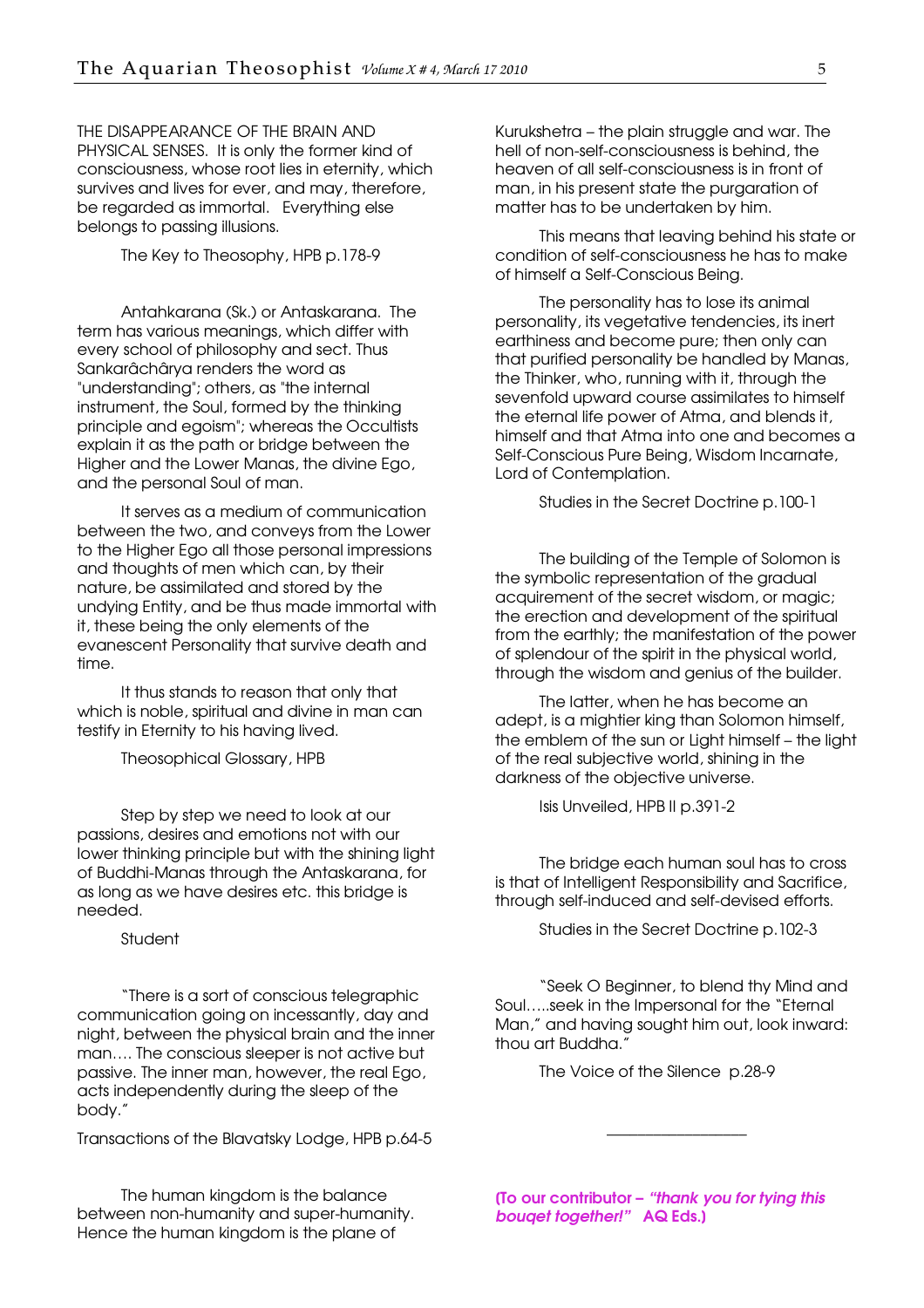### <span id="page-5-0"></span>Strobic Circles by Prof. Thompson

[Our thanks to a correspondent for this article.] These circles are referred to by HPB in the SDII 589:

"We have now to approach a mystery the Hebdomad in nature. Perchance, all that we may say, will be attributed to coincidence. We may be told that this number in nature is quite natural (so we say too), and has no more significance than the illusion of motion which forms the so-called "Strobic circles." No great importance was given to these "singular illusions" when Professor Sylvanus Thompson exhibited them at the meeting of the British Association in 1877. Nevertheless we should like to learn the scientific explanation why seven should ever form itself as a pre-eminent number — six concentric circles around a seventh, and seven rings within one another round a central point, etc., etc. — in this illusion, produced by a swaying saucer, or any other vessel.

We give the solution refused by science in the section which follows."

\_\_\_\_\_\_\_\_\_\_\_\_\_\_\_\_\_\_\_\_\_\_\_\_\_

[This section is: THE MYSTERIES OF THE HEBDOMAD SDII 590]

Also from the Secretr Doctine:

"This law of vortical movement in primordial matter, is one of the oldest conceptions of Greek philosophy, whose first historical Sages were nearly all Initiates of the Mysteries.

The Greeks had it from the Egyptians, and the latter from the Chaldeans, who had been the pupils of Brahmins of the esoteric school. Leucippus… taught that this gyratory movement of the atoms and spheres existed from eternity.

If you want to test the illusion, cut out this image along the circle and spin on a needle in the center of the image.

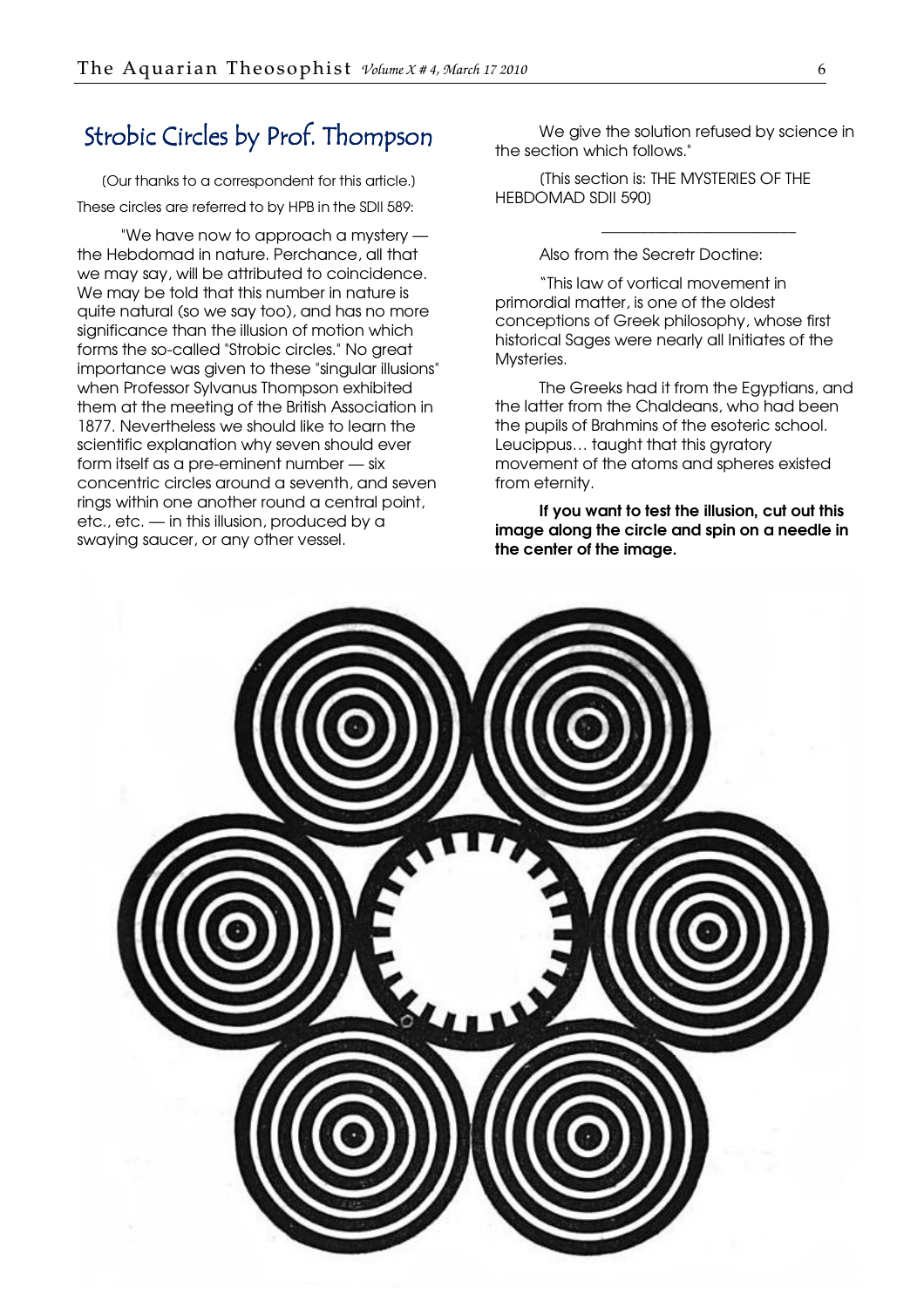### <span id="page-6-0"></span>**CORRESPONDENCE**

News from Haiti

[These extracts were compiled from various emails, mostly from the Jacmel ULT in Haiti, who are at [haititheosophie@yahoo.fr](mailto:haititheosophie@yahoo.fr) 

The first is from Paris with news of the closure of the old Lodge in Jacmel (see bottom), and the most recent one shows their success in getting their new Lodge – previously under construction and miraculously unaffected by the earthquake – ready in time for the W.Q.Judge Day. AQ Eds]

Sunday, March 21, 2010 (W.Q.Judge Day)

### Dear Friend

I have received your \$ on Wendsday in the morning. At 14h pm sunday 21 march we have finished to fixe the doors and we are ready for the meeting.

Thank you for wishes and assistance. P.E.

16 March 2010

Dears friends

…

We spent all that we had already for the construction. After evaluation we need about \$15,000 to complete the lodge construction. You can send wathever you please. We count on your help and support so we can go ahead

Sunday, March 14, 2010

Special wishes. PE

### Dears brothers.

March 21, our doors will be open to commémorate the new season. It will be our first meeting at the new place, (but) while the work is not complete yet. Your assistance is helpfull. I have done my best because I want to spread the theosophical movement in HAITI as soon as possible.

Thanks to you i can continue. Wendsday i will send you a report of what i have received and spent.

Sincerely P.E. Theosophy Company Friday, March 12, 2010

#### Dear Friend

Thank you for Assistance. ... I don't want we become heavy for you. It's easely to give wat you can, because I have receive form Paris, form Philadelphia and from New York. I have given also, because i want the projet walk quiqely. Our first meeting is for 21 march while the works vill not at the end. In a few days, i will write and send you a foolder of money about money received and spent and a map of the area of the new house of theosophists. Sincerely P.E.

#### February 15, 2010

Thank you for promishing us your support. Your help is Welcome. Our House get failures. So we cant continue to attend the associates for meetings. We want build a new place. You can send us money from Western Union. Thank you for all. P.E.

February 15, 2010 (original in French)

Google translation:

Thank you for including in those really tricky times. One of the secretaries and I have a responsibility to receive and settle the affairs of the association. Then we see the steering committee that will inform the Associate by telephone for the moment to tell them how the money will be used and have their opinion. Certainly we will move the meeting place, because we are now scattered.

Among us, nobody died, but they have relatives and brothers killed under the rubble. Fraternally, P.E.

February 11, 2010 (original in French)

Google translation:

We think now of seeking new premises, or to store books. We would not like to lose or throw away. Despite our isolation in terms matereil, I have an alternative.

I have a house under construction has Cyvadier town about 4 kilometers from the city (since December when I was able to announce that this will be our next adresss).

As if by magic, this area was more resistant to earthquake vibrations deleterious. I will do my utmost to bring it into condition. At the time I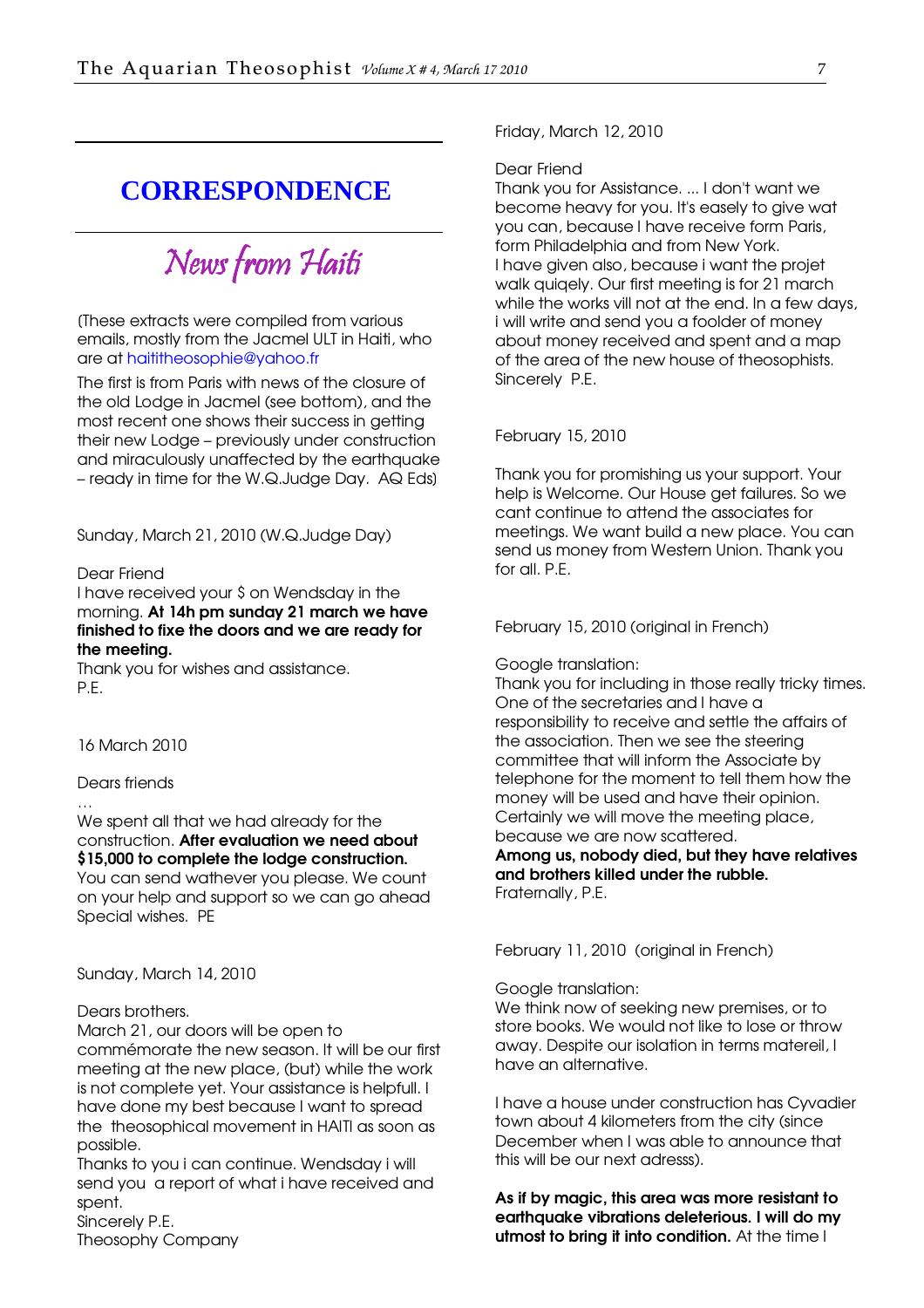<span id="page-7-0"></span>speak, my income is zero. The school is closed and the city mourning is complete, because two secondary institutions collapsed with many people. If there are hands stretched towards us, they could target the priority. Sending books we would be really pleasant.

Be reassured about my strength into the movement Jacmel. P.E.

10 Février 2010

#### Dear Friends,

This is to inform you that the activities of the Haiti ULT have been suspended.after the devasting earthquake which has damaged the ULT premises. Kindly inform other ULTs in the US.

Fraternally [Paris ULT]

 [from ULT Paris to: "ULT Los Angeles USA" <info@theosophycompany.org> cc: "ULT New York USA" <ult@ult.org>]

Jacmel: a Preliminary Report

[This contains extracts from "Preliminary Report of the construction of the Lodge of Jacmel from February 12 to March 17" received from ULT Jacmel HAITI, on 19 Mar 2010.

The needed budget for completing the new Lodge is \$15,000, after the earthquake, when their income dried up they have spent and raised the following amounts below.]

#### Expenses / items:

Blocks, Cement, Iron 1/2", Iron 3/8", Iron 1/4", Sand white, Sand black, Macon, Workers, Wood 2/4/16, Lates, Plate. Total Expense \$10,855

Report contributions volunteers: Friends from Paris, Philadelphia, Jacmel, New York and London Receipt \$9,855

[Donations are accepted from individuals or groups by contacting [haititheosophie@yahoo.fr](mailto:haititheosophie@yahoo.fr) or the AQ Editors at [tcc@clara,co.uk](mailto:tcc@clara,co.uk) The Editors were sent a detailed listing of the

expenses and donations and can pass this on.]

## An Expensive Tolle?

Hi, Editors

I just wanted you to see this. I love what Eckhart says, but why would they charge so much money for events, etc.? To me, this is the wrong way to get his teachings out to people!

Hope you're well! D

### Special Opportunity to see Eckhart Tolle Live at an Eckhart Tolle TV Filming

[www.EckhartTolleTV.com](http://www.eckharttolletv.com/)

Dear Friends,

Many of you have asked where to see Eckhart Tolle live in North America this year. While he is not doing what is traditionally called a 'tour' in North America in 2010, he does have a four-day filming session held three times per year. This filming is done before an intimate, live studio audience, and the content is used for the Eckhart Tolle TV project. The tickets to these sessions are only available to Eckhart Tolle TV subscribers. (Empahsis added, Eds.)



Dates and Location: April 28-29 & May 1-2, 2010 Malibu, California, USA

Ticket Prices: \$375 – 2-day pass  $$695 - 4$ -day pass (Empahsis added. Eds.)

Magic, White, or "Beneficent Magic", so-called, is divine magic, devoid of selfishness, love of power, of ambition, or lucre, and bent only on doing good to the world in general, and one's neighbour in particular. The smallest attempt to use one's abnormal powers for the gratification of self, makes of these powers sorcery or black magic.

\_\_\_\_\_\_\_\_\_\_\_\_\_\_\_\_\_\_\_\_\_\_\_\_\_\_\_\_\_\_

Theosophical Glossary – "Magic"